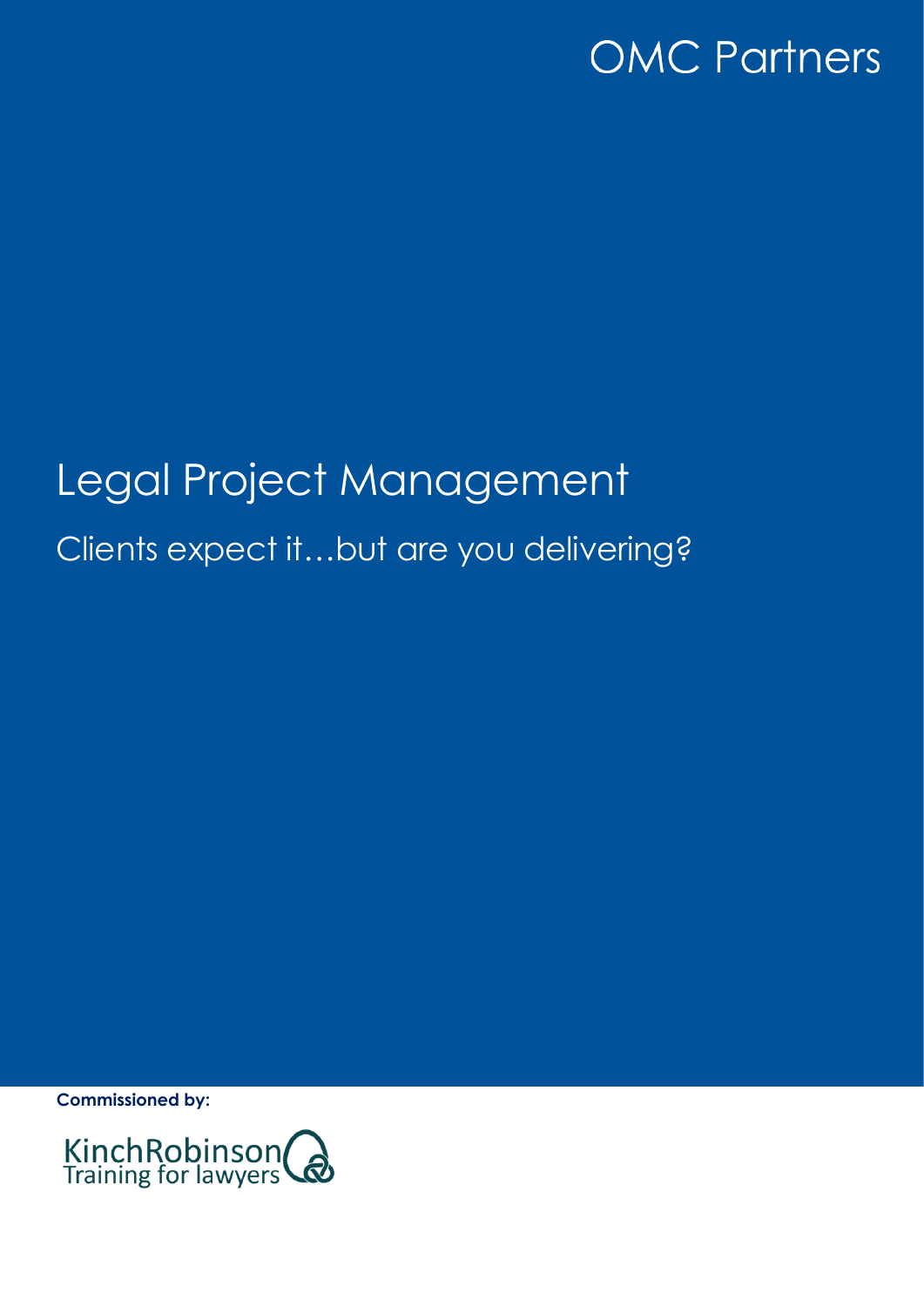# **Contents**

| <b>Executive summary</b>                                       | 3                |
|----------------------------------------------------------------|------------------|
| <b>Introduction</b>                                            | 5                |
| Where is LPM now?                                              | $\boldsymbol{6}$ |
| What are the major challenges facing law firms?                | 10               |
| Where do firms go from here?                                   | 14               |
| <b>Conclusion</b>                                              | 14               |
| <b>Appendix: What firms look for in Legal Project Managers</b> | 15.              |
| <b>About the authors</b>                                       | 16               |
| <b>Research methodology</b>                                    | 16               |
| About us                                                       |                  |

**[www.omc-partners.com](http://www.omc-partners.com/) For queries please call +44(0)783 1144450 © OMC Partners Limited 2020**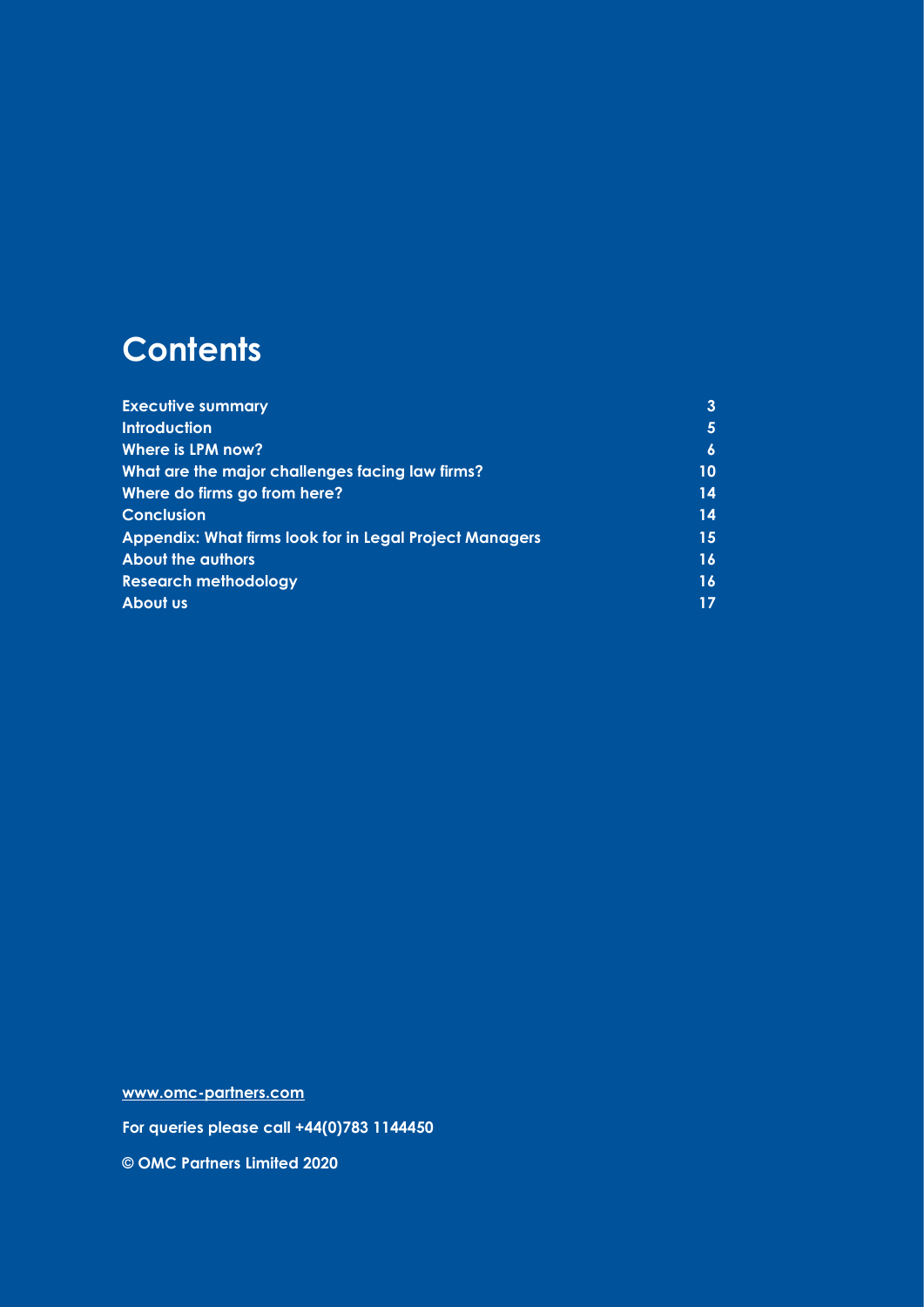# **Executive summary**

—

The market for delivery of legal services is experiencing a period of rapid change, already well underway but now turbocharged by the response to COVID-19 and the introduction of remote working practices on a truly global scale.

Firms are recognising that 'if it ain't broke, don't fix it' is a dangerous strategy in a highly competitive landscape dominated by powerful buyers of legal services, and increasingly impacted by the ambitions of the Big 4 and alternative legal service providers.

Legal Project Management (LPM) is evolving quickly to meet growing client demands to deliver their work more effectively, on time and to budget in a commercial environment hugely affected by the coronavirus.

Firms who embrace this opportunity stand to gain significant competitive advantage.

[OMC Partners](http://www.omc-partners.com/) interviewed a range of leading UK and US law firms about their approaches to LPM, common challenges, and their views of the future. These conversations took place prior to the UK lockdown in March 2020.

LPM is on every firm's agenda without exception, it's just a question of where.

### **What were the key themes that emerged?**

- o **Clients value LPM:** demand for LPM support is on the rise and increasingly expected as a matter of course. Firms acknowledge the part that LPM plays in delivering consistently excellent service to clients and winning new business.
- o **LPM means different things to different firms:** firms are developing a range of LPM approaches to suit their needs, driven by the size of the firm, range of practice areas and appetite for change. A minority of firms are allocating significant resources to developing their LPM offering but many firms are still tentative, unclear about the optimal approach to follow.
- o **Gaining credibility is a challenge:** the task facing any firm planning to 'win hearts and minds' and embed LPM is significant - building trust, demonstrating benefits, providing evidence of return on investment, identifying suitable qualifications, finding or training LPMs who understand how a law firm operates and how legal transactions 'work'…
- o **Benefits are hard to measure:** firms consistently struggle with measuring and quantifying the benefits of LPM – to the firm and to its clients. However, where LPM functions demonstrably add value, the investment case writes itself.
- o **LPMs don't lead matters, they follow:** LPMs are rarely placed front and centre. Lead matter lawyers still manage day-to-day delivery. In most other professions project managers lead projects and are ultimately responsible for successful delivery.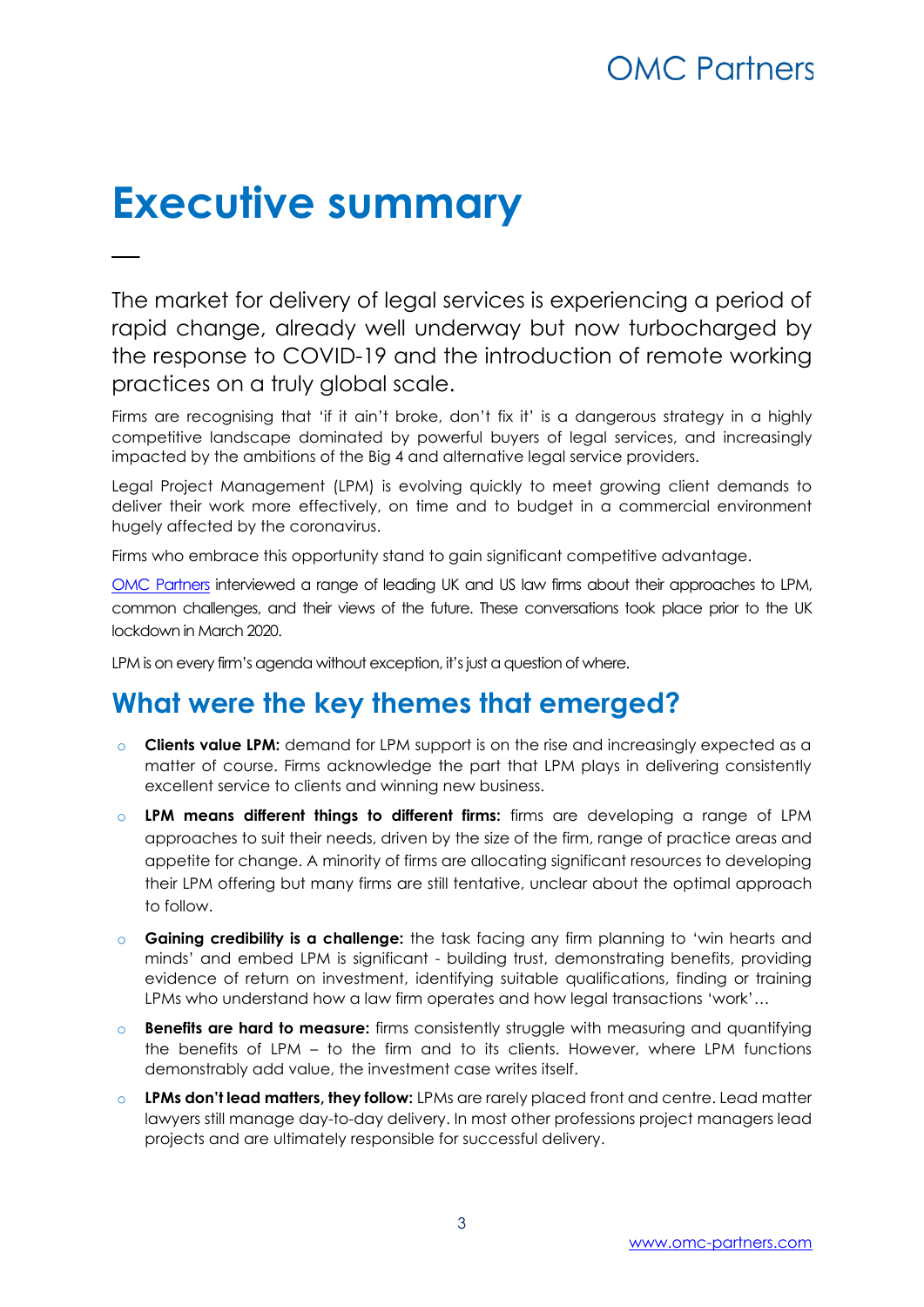### **Some solutions?**

- **o LPM support needs to be focused and proportionate:** successful implementation of new working practices depends on providing lawyers and partners with a toolkit that offers simple solutions for more straightforward work and much more sophisticated support for high value, complex or high-risk transactions.
- **o Common standards, qualifications and career paths:** there is a recognised need to share best practices, learn lessons collectively and develop standardised approaches to delivering legal matters. As the benefits of LPM are recognised, and buy-in grows, a structured career path and sector-specific qualifications should be a defined goal.
- **o Simple tech works best:** firms report using a range of simple technologies to support the adoption and use of LPM. Few of these are legal sector specific.

### **Where do firms go from here?**

- o **Build a business case** to convince budget holders to invest in developing your LPM capabilities
- o **Talk to your clients** the more you understand their requirements the stronger your case
- o **Collaborate**  share best practice and develop standardised approaches
- o **Define and document** your firm's preferred approach to LPM
- o **Identify** your resource requirements
- o **Recruit** the right people
- o **Train** all your staff with basic LPM awareness, skills and know-how
- o **Measure** the benefits
- o **Communicate** those benefits loudly & widely

And if that sounds like a project plan, that's exactly what it is.

**April 2020**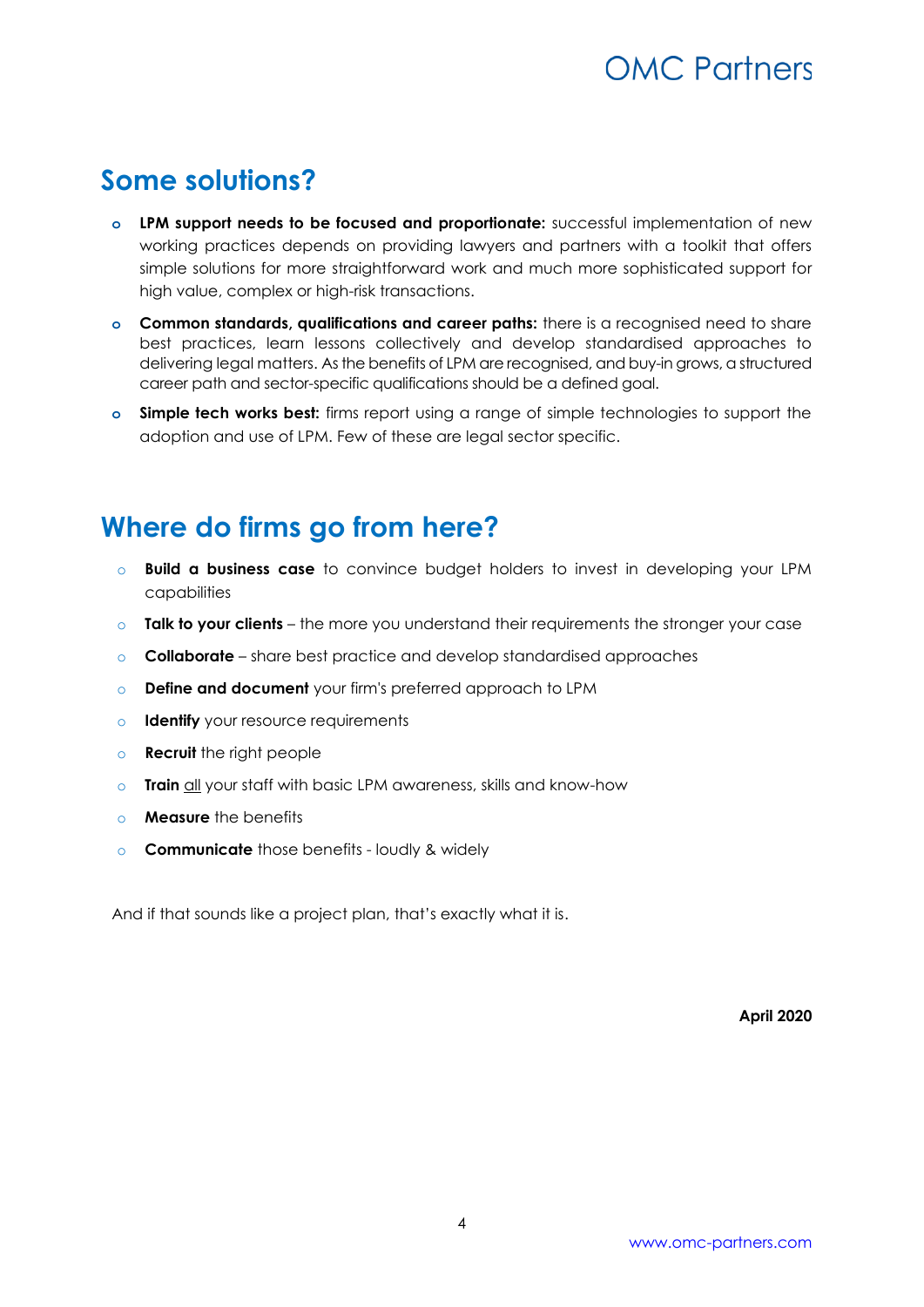### **Introduction**

—

Mentioning Legal Project Management (LPM) ten years ago would have drawn a blank look amongst most law firms (and their clients). With a few limited exceptions, the Legal Project Manager role just didn't exist.

Fast forward to 2020 and LPM is moving swiftly up law firm agendas - particularly in light of the recent coronavirus pandemic and the explosive growth of remote collaborative working.

LPM has become a staple part of many leading firms' offering, along with process improvement and enhanced pricing and technology capabilities.

LPM headcount has increased year on year for 5 years, growing at up to 60% per annum. One leading recruitment agency reports phenomenal growth, with new mandates being received daily and unprecedented demand for LPM support in Q1 of 2020. LPM 'hotspots' are emerging in the US, the UK and other key jurisdictions such as Hong Kong and Singapore, where growth continues apace.

The benefits of adopting LPM are well documented:

- deliver greater value to clients
- reduce/eliminate surprises for the firm and the client
- drive quality and consistency
- avoid duplication of work and constant reinvention of the wheel
- reduce write-offs and improve margins
- make firms comfortable in pricing, especially fixed fee work
- evidence compliance with regulatory requirements
- reduce risk for firms and for clients
- make clients look good

But despite the clear benefits, firms are still grappling with buy-in and scaling up their LPM capabilities to meet client needs.

Against this backdrop, OMC Partners interviewed a number of senior LPM practitioners drawn from a range of UK and US firms. The aim was to:

- canvas their views about the current state of the market
- explore the challenges they are facing
- identify emerging techniques and approaches
- consider the future development of LPM

The paper was commissioned by legal training provider [Kinch Robinson.](http://www.kinchrobinson.com/)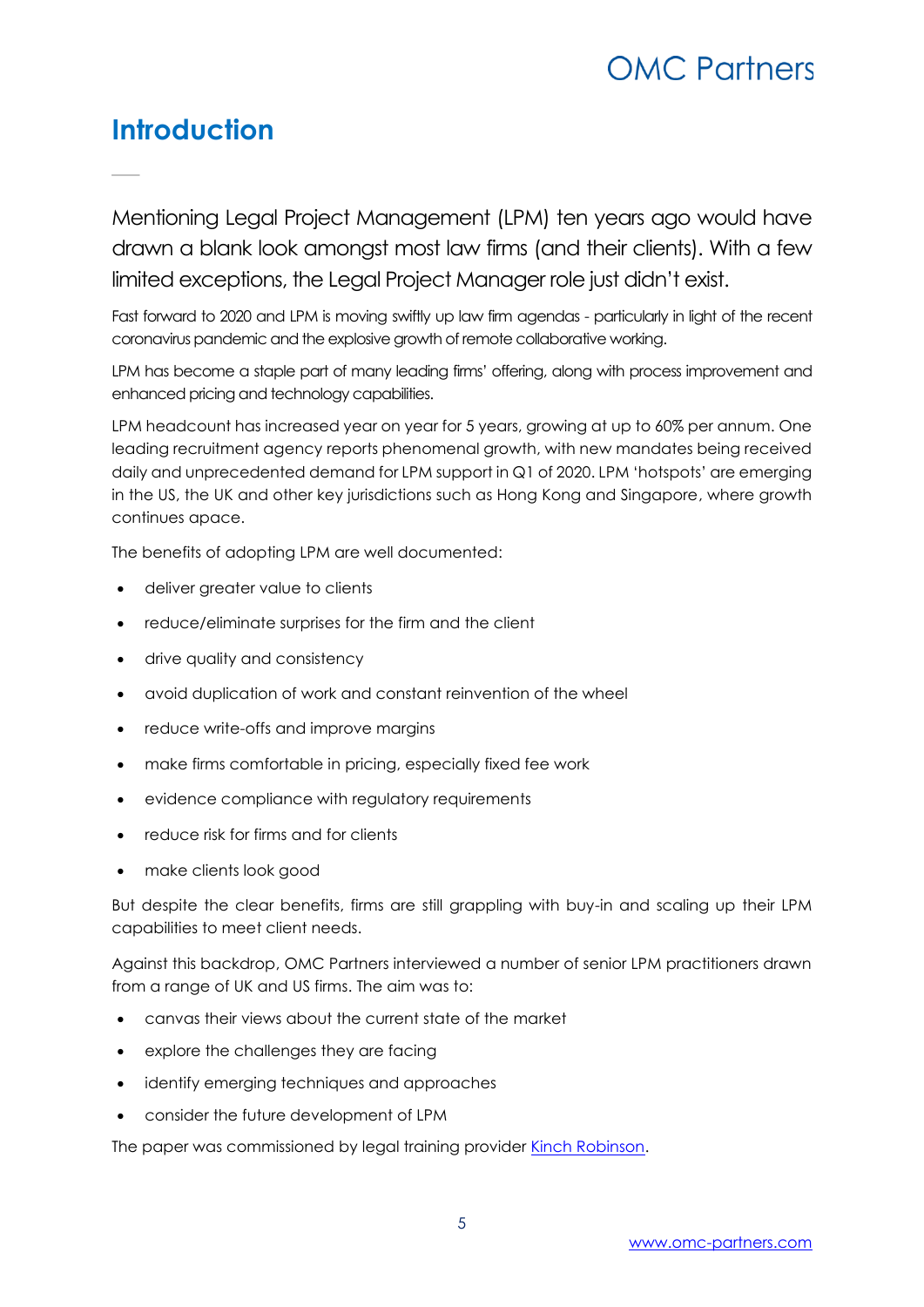### **Where is LPM now?**

—

#### **LPM means different things to different firms**

- Firms have developed a range of LPM approaches to suit their needs, often driven by the size of the firm, range of practice areas and – frankly – appetite for change.
- Approaches to focus LPM effort include:
	- o LPMs dedicated to specific matters throughout the matter lifecycle
	- o LPMs dipping into matters at specific points, typically scoping and planning, financial reporting, or discrete stages of a matter e.g. e-disclosure, due diligence, completions
	- o LPMs providing light-touch support, coaching, and resources to lawyers
- The role that LPMs perform markedly varies from firm to firm:
	- o **60%** of LPMs focus on scoping, planning and then managing legal matters
	- o **30%** concentrate on improving legal operations but don't manage matters
	- o **10%** of LPMs perform a mix of the above
- Unsurprisingly, Global and International firms possess more extensive LPM capabilities, while National and Specialist firms are still relatively immature in terms of LPM (Figure 1).



• The size of LPM teams and the speed of take up are directly related to the scale of LPM investment.

#### **Many firms are still finding their way**

- A minority of firms have fully grasped LPM.
- Many are still tentative in their approaches nervous of the reaction of partners, uncertain as to the level of take up from lawyer colleagues, or unclear as to the optimal way forward.
- Respondents report numerous initiatives and 'proof of concept' pilots to fit specific situations: learning by doing, by making mistakes, and by trial and error.
- Generally, respondents accept that whilst LPM is in its infancy, more structure and consistency is required across the legal sector. And not just within firms, but between firms too – with best practices being shared widely.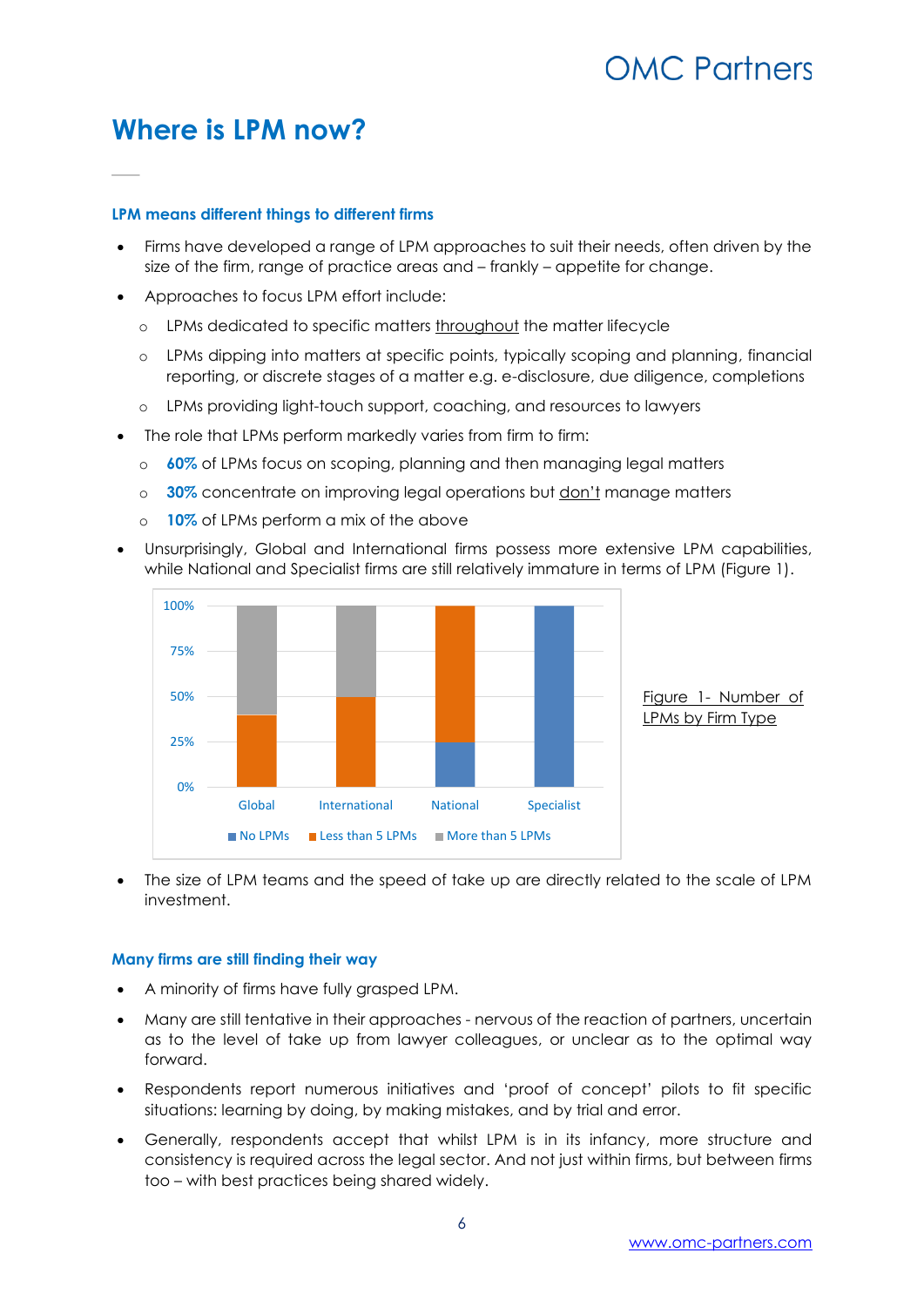#### **Clients - on the whole - value LPM**



- Demand for LPM is increasing and is frequently expected as a matter of course. Clients, particularly financial services clients, are now asking firms, 'who is your LPM?'.
- Most respondents report favourable client support.

#### **Case Study: Mindful Business Charter**

An increasing number of clients are signing up to the Mindful Business Charter. This agreement between leading banks and law firms is committed to driving change in working practices and recognises LPM as a key skill to help deliver on this commitment.

> $66$  as a business community we have a responsibility to do things differently 77

- A small minority of clients still refuse the involvement of LPMs, viewing them as just another overhead.
- There is still work for firms to do in conveying the benefits of project management both internally and externally.
- Where both clients and firms deploy project managers this results in like-minded people talking to one another. Benefits include speaking the same language, familiarity with the process, strengthened relationships and providing another point of contact to spot crossselling opportunities.
- LPMs add greater value still when seconded to client businesses, bringing collaboration to an even higher level.

#### **Case Study: Barclays' LPM Consortium**

Working with its top 15 panel firms, Barclays established an LPM Consortium to develop uniform approaches to delivering the Bank's legal work. With the majority of the Bank's multi-million legal spend focused on these firms there are clear financial and efficiency incentives to developing a best practice approach to LPM across these core firms.

As a result, Barclays report:

- a **25% efficiency gain** through clearer scoping and budgeting;
- **enhanced management information and budget forecasting;** and
- **improved relationship management** overall.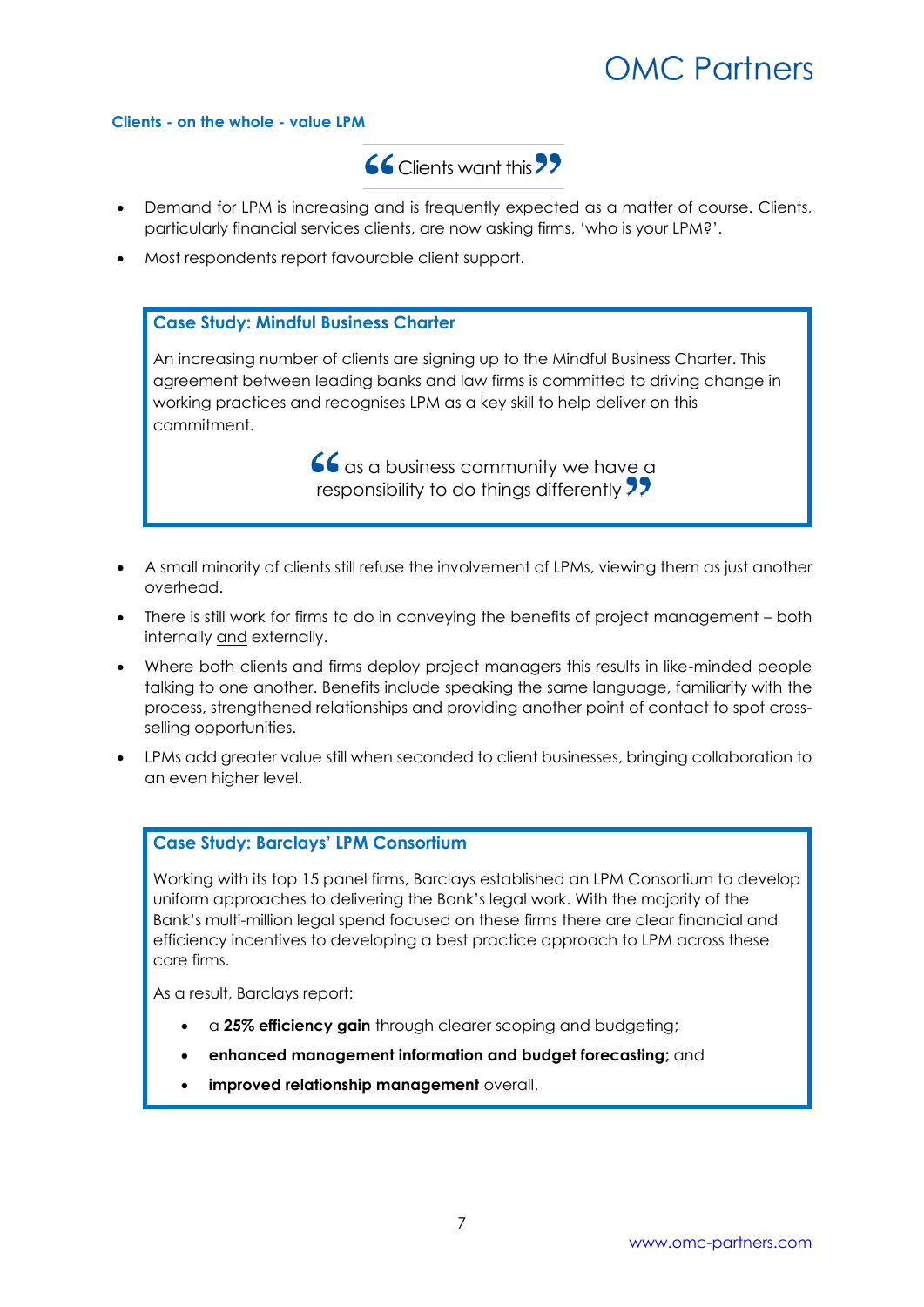#### **The need for focused and proportionate LPM support**

- Most firms have made a conscious decision that deploying large numbers of legal project managers is not currently cost effective or proportionate. Instead they are focusing LPM effort on larger, unique matters.
- Where lawyers manage their own matters, firms often provide 'dip in and out' LPM support. Alternatively, lawyers self-serve using a suite of tools and techniques, supported by third party training which captures wider cross-sector approaches and know-how.
- At a basic level, firms deploy LPM resource taking account of a range of factors:
	- o stage of LPM journey o repeatability
	- o availability of LPMs o historic profitability
	- o size and nature of law firm o fee structure
	- o matter type and subject matter o partner and client acceptance of LPMs

 $\overline{\bullet}\overline{\bullet}$  there is a risk of trying to do everything for everyone all at once  $\overline{\bullet}\overline{\bullet}$ 

• However, evolved firms are taking a more structured approach and allocating LPM resource following a sophisticated assessment of risk, complexity, value of the job, price sensitivity and client demands, to best focus effort on complex, high value and 'bet the farm' matters (Figure 2).



• Not surprisingly firms' largest matters by revenue or reputation receive the most LPM input, partly to better manage margins.

66I question the value of deploying LPM on matters unless complex, cross office,  $\pounds$ 1m+ fees $\pmb{?}$ 

- Typical work types cited as suitable/appropriate for LPM support include corporate reorganisations, disputes and investigations, large scale M&A and, of some note, low margin fixed fee work.
- The inclusion of low margin work demonstrates firms' developing understanding of the role of LPM and pricing. When delivering fixed price matters with tight margins, effective management is critical to maintain or improve profitability.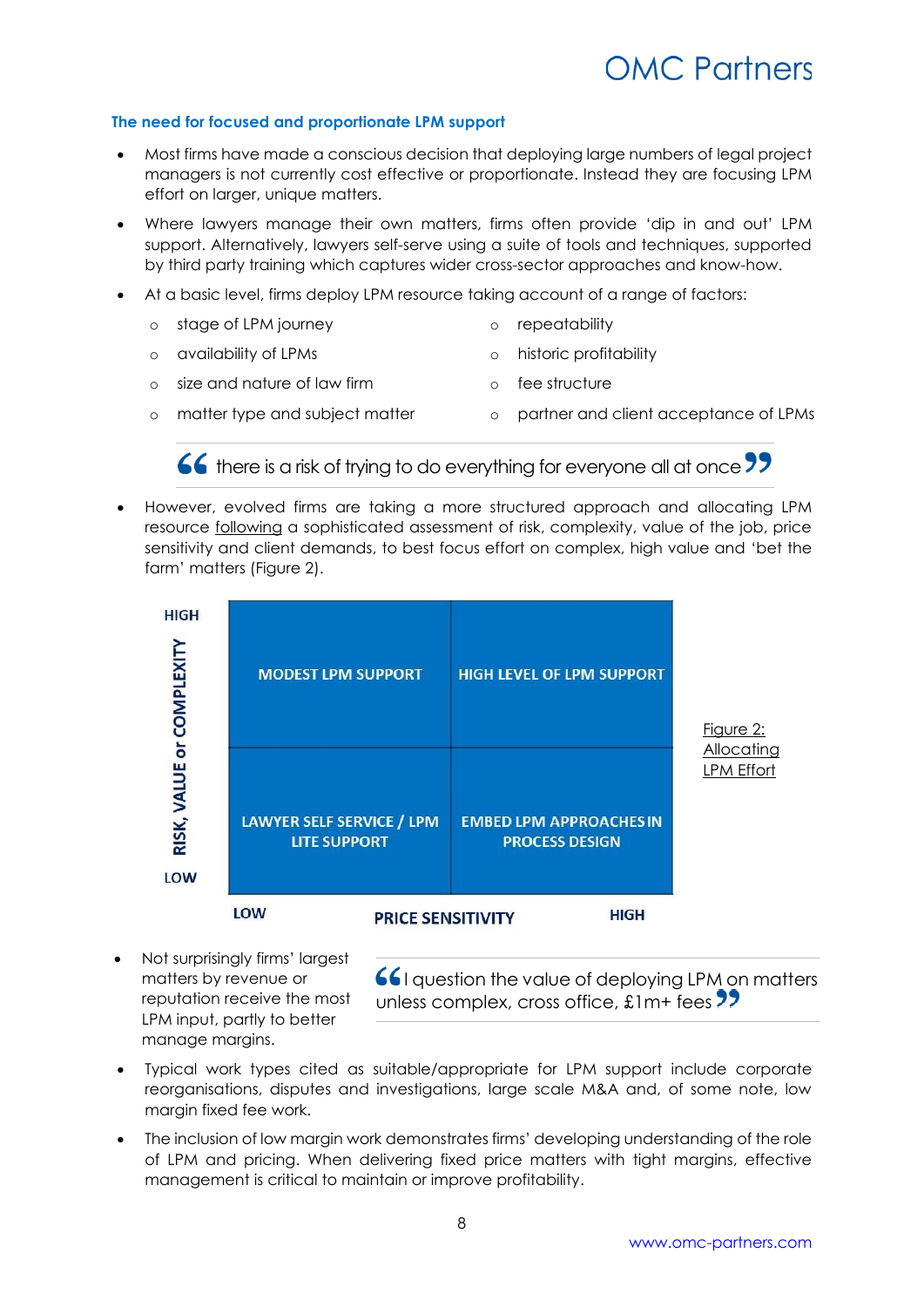#### **Simple tech works best**

- Respondents use a range of simple technologies to support the adoption and use of LPM, although few of these are tailored to the legal sector.
- Mainstream project management software may be used to produce detailed project plans and Gantt charts, but respondents report such generic tools being 'too heavy' for managing legal matters and of limited value in tracking tasks at a detailed level.
- A common theme is the lack of a scalable tool for LPM which can be flexed according to the matter; light and nimble for smaller transactions but capable of more where required.
- More generally, client collaboration and document sharing tools are considered helpful as they allow progress to be shared with clients.
- Use of live dashboards, accessible by the client at any time, deliver exactly the type of real -time, transparent reporting that clients really like.
- Several firms are using tools with budgeting and data analytics capabilities.

#### **Case Study: Data Analysis**

One leading firm employs data analysts to mine data, analysing historical matter data to understand costs and trends, in order to strengthen future cost and effort budgets.

However, the age-old problem of 'Garbage in; Garbage out' is still cited as an obstacle to effectively using data, reinforcing the need to reduce the range of matter time codes used and move to common standards across practice groups.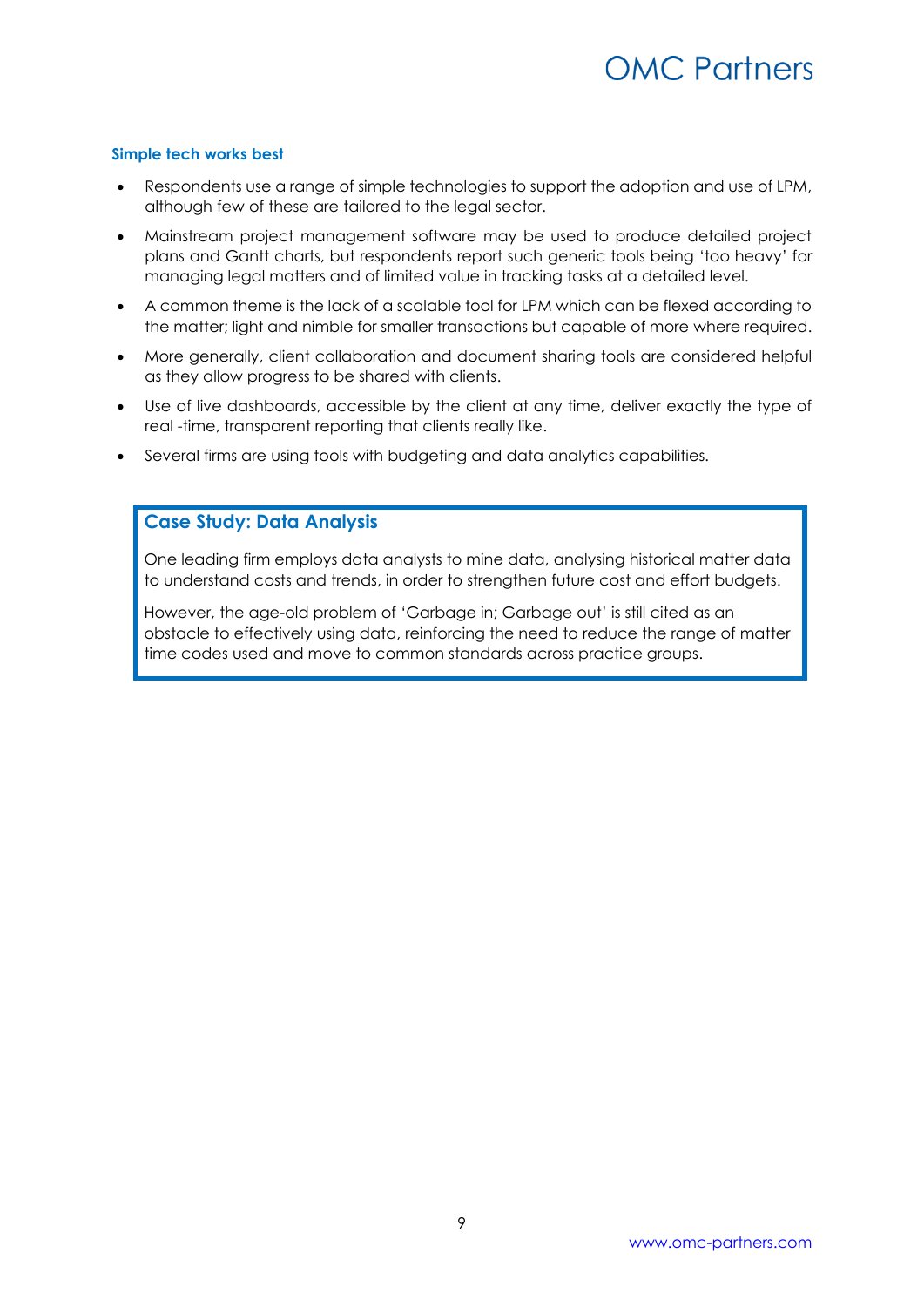## **What are the major challenges facing law firms?**

#### **There is a need for common standards, qualifications and career paths**

- Over three-quarters of respondents commented on the lack of common standards for managing legal matters.
- Consequently, firms have developed their own bespoke LPM standards. Some are documented and supported by templates and systems; others are less formal and rolled out (in full or in part) on a case-by-case basis.
- 70% of respondents are developing their own templates and standards for LPM but, save for a few pockets of collaboration, these are not shared between firms. Varying firm to firm, some are solely for use by LPMs and others are made available to the lawyer population on a selfservice basis.
- There is a consistently recognised need to document and share best practices, learn lessons collectively and develop standardised approaches to delivering legal matters.
- A consortium of 6 firms in Bristol, for instance, meet regularly to disseminate know-how and discreetly share war stories.
- Key areas cited for developing common standards include:
	- o matter and task management
	- o resource management

—

- o utilisation, realisation and margin
- o process design for key Real Estate, Banking and Corporate matter types
- In addition, respondents recognised a need for LPM qualifications and a defined career path. As the benefits of LPM are recognised, and buy-in grows, a more structured career path is needed to ensure the ongoing supply of professional staff of proven calibre.
- o managing client relationships and reporting on portfolios of matters
- o designing cross jurisdiction / office / practice area approaches
- o strategic planning

LPM qualifications in the market are far removed from our needs **99** 

- Currently, firms are experimenting with fit, skills and knowledge, tapping the external market for each new role as they grow.
- There is, however, a shortage of suitably experienced and qualified candidates.
- To respond to this, firms are increasingly training their own LPMs and upskilling their lawyers (including at the LPC/SQE level).
- Several firms are developing apprenticeship schemes and one global firm is introducing a modernised training contract with a focus on project management, which will turn trainees into 'commercially and tech savvy business advisers'.
- In the absence of a legal sector qualification, several leading firms are collaborating with a major shared client to develop a fit-forpurpose tailored LPM programme.

66 We need a gold standard qualification to manage the business of law **39**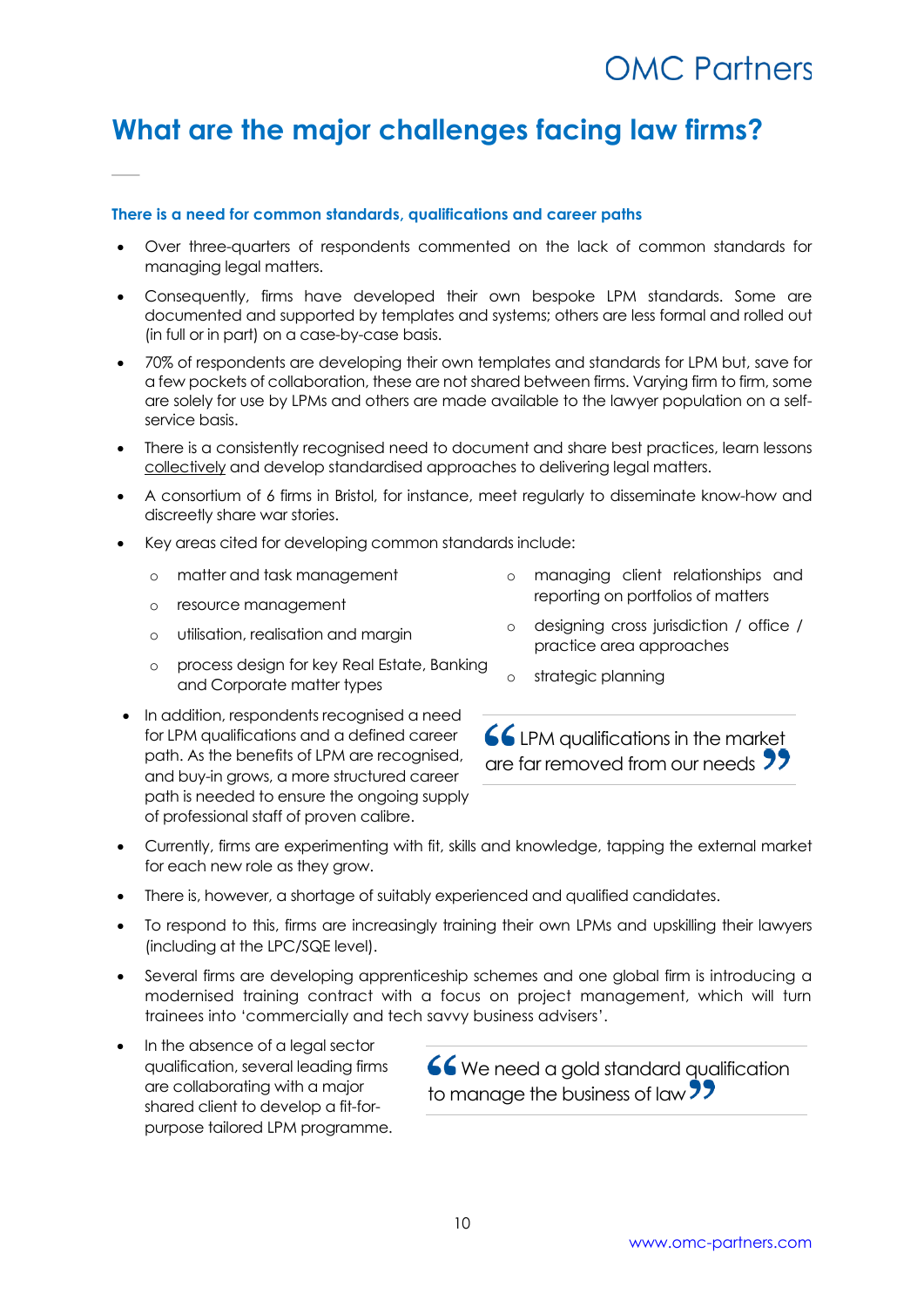#### **Benefits are hard to measure**

LPM enables us to deliver legal services effectively, deliver what clients want, use the right resources and be cost effective 77

- Whilst this quote reflects the majority view, respondents consistently struggle with measuring and quantifying the benefits of LPM – to the firm and to clients. Too often they rely on anecdotal evidence or cite LPM improvements by comparing LPM-led jobs with similar matters where no LPM input is present.
- In the absence of truly dedicated LPM systems and technology to monitor performance, the lack of hard data presents challenges in gaining buy-in (lawyers being evidence led) and securing investment to expand firms' LPM capabilities.
- However, where LPM functions demonstrably add value and create competitive advantage, the investment case writes itself. One global firm has already invested heavily and deployed 70 LPMs across its global practice areas.
- A number of firms report grappling with a balanced scorecard approach, measuring key financial and qualitative metrics and benchmarks such as:
	- o utilisation o return on capital
	- o realisation
	- o recovery
	- o margin

o write-offs

o repeat business

o profit per partner

o number of clients asking for LPMs

o % of matters delivered on time/budget

o revenue per lawyer o client satisfaction – internal and external

#### **Case Study: Crowdsourcing Efficiency (the suggestion box lives on)**

One firm has adopted a radical approach to enhancing how it delivers matters to clients.

The LPM team maintain an inventory of ideas to improve efficiency, with suggestions submitted by LPMs, lawyers and business services colleagues. Improvements may relate to a specific day-to-day problem or may identify solutions/approaches that worked well for other firms or clients.

The possible costs and benefits - quantitative and qualitative - are assessed and evaluated quarterly by senior management. Ideas are then prioritised for further investigation and potential implementation.

For a focused number of ideas, proofs of concept are developed and trialled with clients for a fixed amount of time, with outcomes monitored, challenges identified, and data collected.

Outcomes are then evaluated with approved concepts fed into a firm-wide implementation pipeline.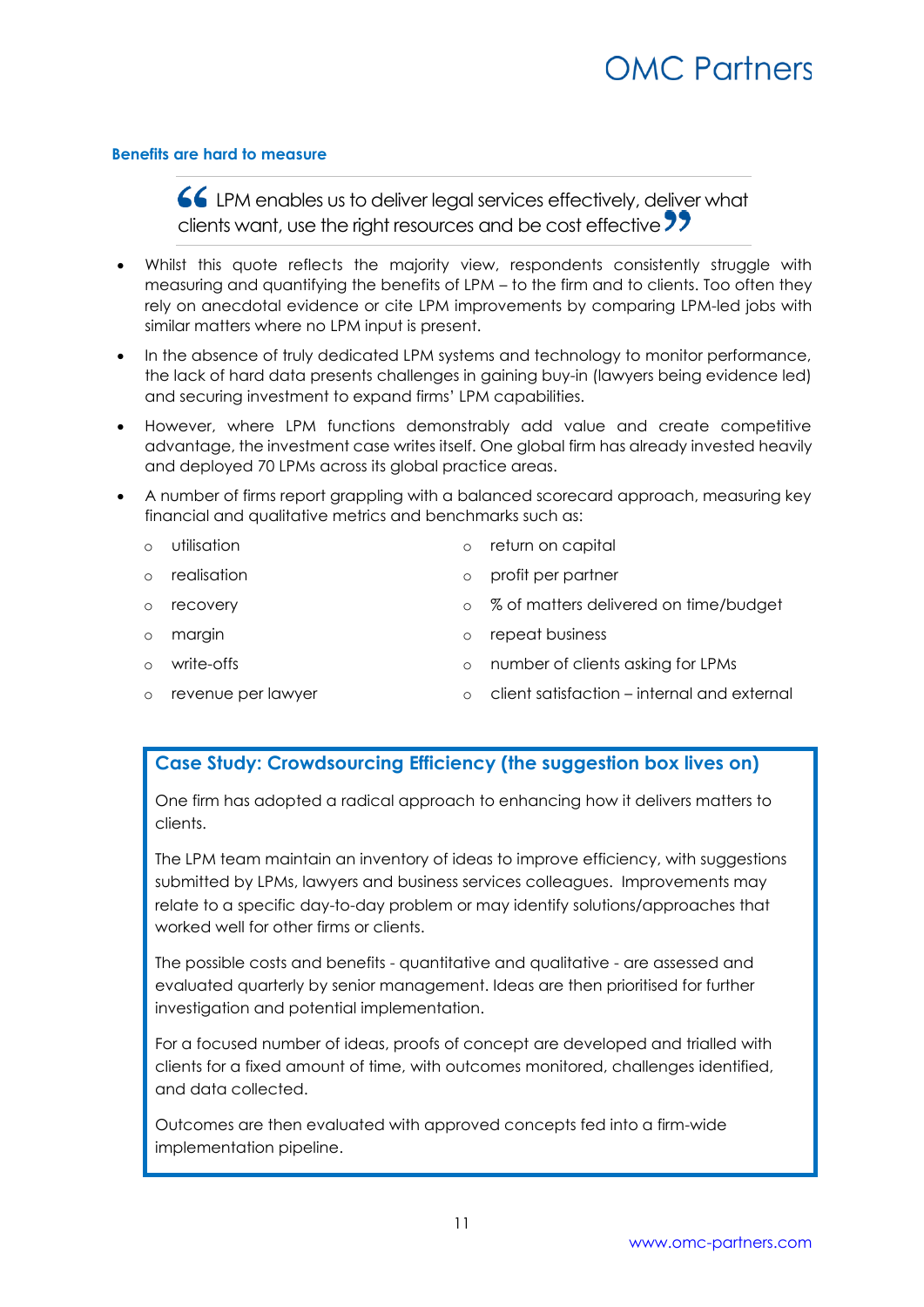#### **Gaining credibility can be a challenge**

- Lawyers are naturally suspicious of anyone outside of their profession advising them how to conduct their business.
- Some respondents indicate that LPMs with formal project management qualifications such as Prince 2 gain credibility with lawyers. This peer-to-peer meeting of qualified professionals gives LPMs greater traction particularly at the start of the LPM acceptance journey.
- However, the relevance of methodologies like Prince 2 to legal work is a major concern to LPM leaders. Although such qualifications can break down barriers, they are felt to add little real value, because they focus on project management governance rather than deep practical skills.
- Whilst professional qualifications provide some weight, respondents see greater benefits from **66** LPMs need to speak lawyereze LPMs talking to lawyers in their own language, demonstrating knowledge of legal terms, processes and concepts to foster relationships.



- In the absence of an existing cadre of project managers with legal experience to recruit from, project managers with a professional or financial services background are considered a good fit.
- However, LPMs come from broad spectrum of backgrounds including HR, IT and Business Transformation (see the Appendix - the LPM Wish List - for commonly sought attributes and skills).
- Several firms have introduced third party training to help overcome resistance amongst lawyers to LPM and develop greater awareness of its uses and benefits.

#### **Case Study: Winning Hearts and Minds**

A leading UK firm wished to develop deeper project management skills amongst its lawyers to manage matters more effectively and efficiently, and improve costing, pricing and matter recoveries.

The leadership team also recognised the role that LPM played in winning more work and wanted to create an approach that consistently reinforced this message.

Working with key stakeholders the firm devised an approach to 'win hearts and minds' so that the desired LPM behaviours became standard across the firm.

To address 'training fatigue' they worked with OMC Partners to design a programme that provided lawyers with 10 hours of LPM training over a month. The short modular sessions explored the core elements of best practice LPM and provided a platform for further, more specific individual development.

Training was delivered through a mix of 'chalk and talk', knowledge sharing and practical exercises. The result?

- **cross-practice group implementation** of best practice LPM approaches
- immediate **improvement of internal communications**
- **improvement in recoveries of 15% within 6 months** through reduced write-offs, implementation of process control and resource mix optimisation.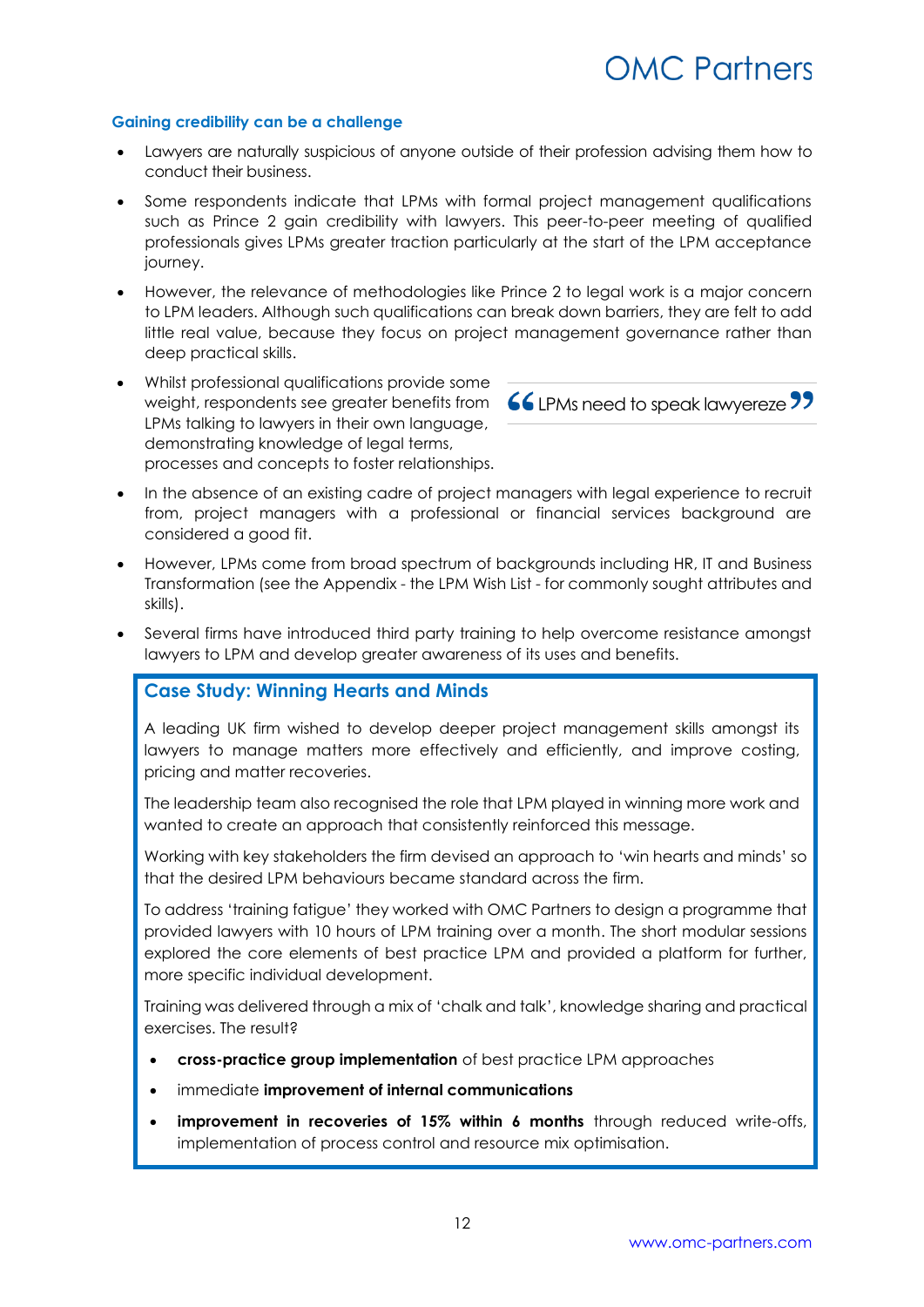#### **LPMs don't lead matters, they follow**

- In most other professions, for example IT and finance, project managers take a lead role on the projects they work on; running meetings, dealing directly with clients and stakeholders, marshalling resources etc. They are ultimately responsible for the successful delivery of the project – on time and to budget. In short, they are the driving force behind the project.
- This is not yet the case in the legal sector. It is rare, if ever, that LPMs take matters from initial contact with the client through to post-completion (and everything in between). Generally, LPMs are not placed front and centre. Instead, lead lawyers manage matters day-to-day.
- We understand the reasons: the early stage of development of LPM, lack of confidence from lawyers, a nervousness about loss of control, 'my clients don't want this' etc. But that means firms are not getting the full benefit from their LPMs. Some LPMs are fulfilling little more than an admin function.
- By contrast, firms giving LPMs a prominent client facing role see more repeat instructions, with clients asking to work with named project managers just as they do for lawyers.
- In firms where LPMs have the authority to manage transactions, partners step back from operational matter delivery. Their primary focus is on running their business lines, building client relationships, developing new work, and cross selling services (exactly as happens at the Big 4).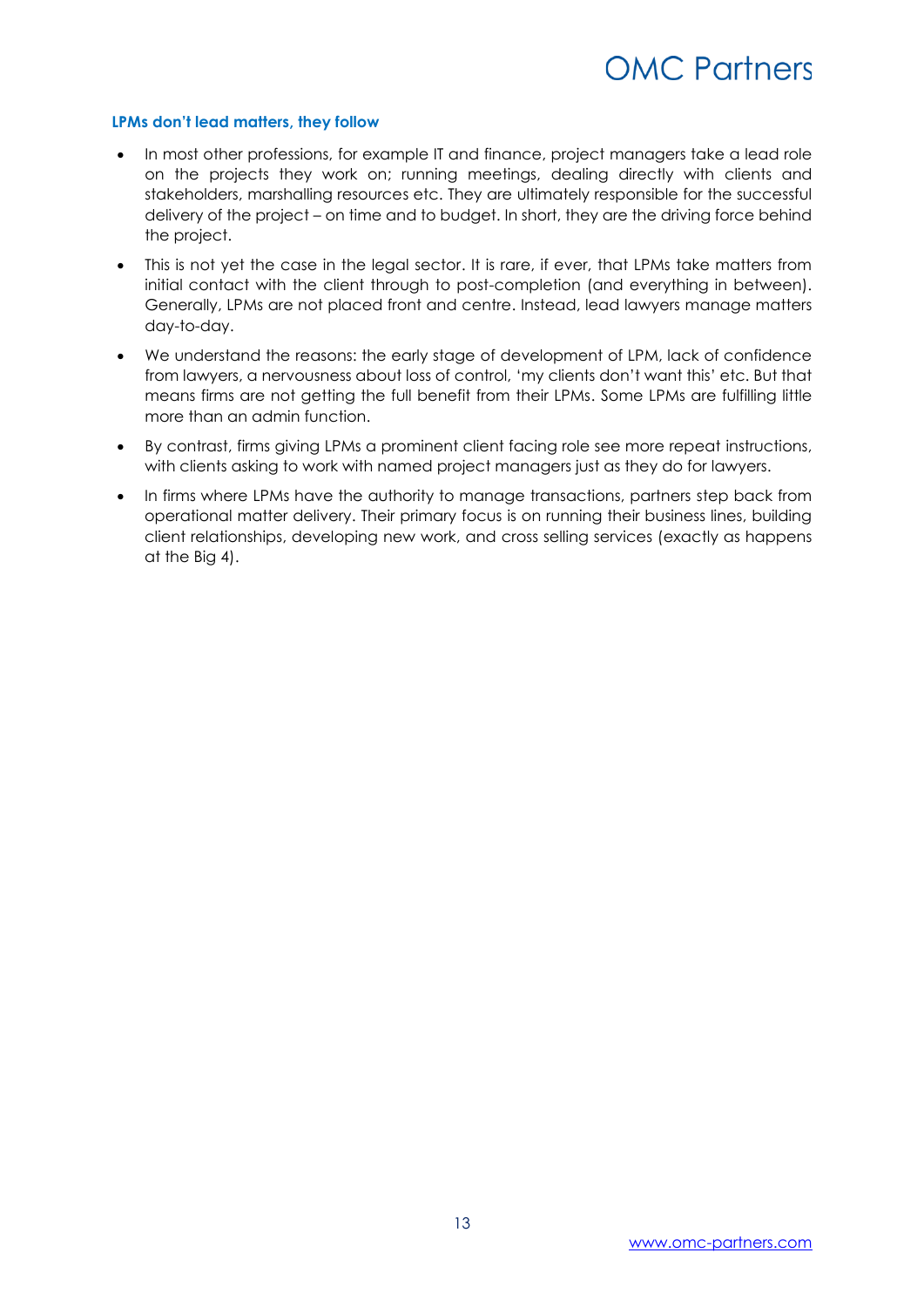### **Where do firms go from here?**

Change does not come easily to the legal sector. What steps can you take to 'move the dial' and meet - then exceed - client expectations?

**Step 1:** Benchmark activities against comparable peer-group firms (e.g. by size, advisory area focus, type), other leading firms, and other sectors.

**Step 2:** Engage with other firms, even 'competitors' … you're all in this together and clients will thank you for it!

**Step 3:** Define and document your firm's preferred approach to LPM and identify where to focus effort.

**Step 4:** Identify your firm's LPM resourcing requirements and any systems/tech opportunities.

**Step 5:** Build your business case for investment. This will be an ongoing, iterative process.

**Step 6: SPEAK TO CLIENTS** to inform and support your business case – what are their LPM requirements?

**Step 7:** Train all of your staff with basic LPM awareness, skills and know-how.

**Step 8:** Develop a balanced scorecard to measure benefits – then report those benefits loudly and widely.

**Step 9:** Communicate, communicate, communicate LPM success stories (and always feed back into your business case for investment).

**Step 10:** Find, appoint, promote LPM champions and raise visibility of your LPM team and, over time, work to put them front and centre when delivering matters.

**Step 11:** Develop and share ways of working and best practices internally and externally.

**AND Step 12:** No great surprise to all you project managers reading this… from Step 1 to Step 11 build a project plan, then execute it with energy and enthusiasm.

## **Conclusion**

—

—

66 Doing nothing is not an option 99

Clients are not getting any less demanding. Their needs are becoming more complex and their legal spend budgets are continually under scrutiny (and even more so in the postpandemic world).

Lawyers' lives are not getting any less stressful, with pressure to deliver consistently excellent service and grow market share and profitability in an increasingly competitive environment.

Legal project management, deployed effectively, has the potential to help you address these competing tensions and develop your response to minimise the impact of COVID-19.

Whether you are just starting to build your firm's capability, or you have already got management support and investment, we think that the direction of travel is clear.

If you are interested in a discussion about what's right for your firm and your clients, please contact [Matt Peacock](mailto:matt.peacock@omc-partners.com) at OMC Partners. We would be delighted to talk to you.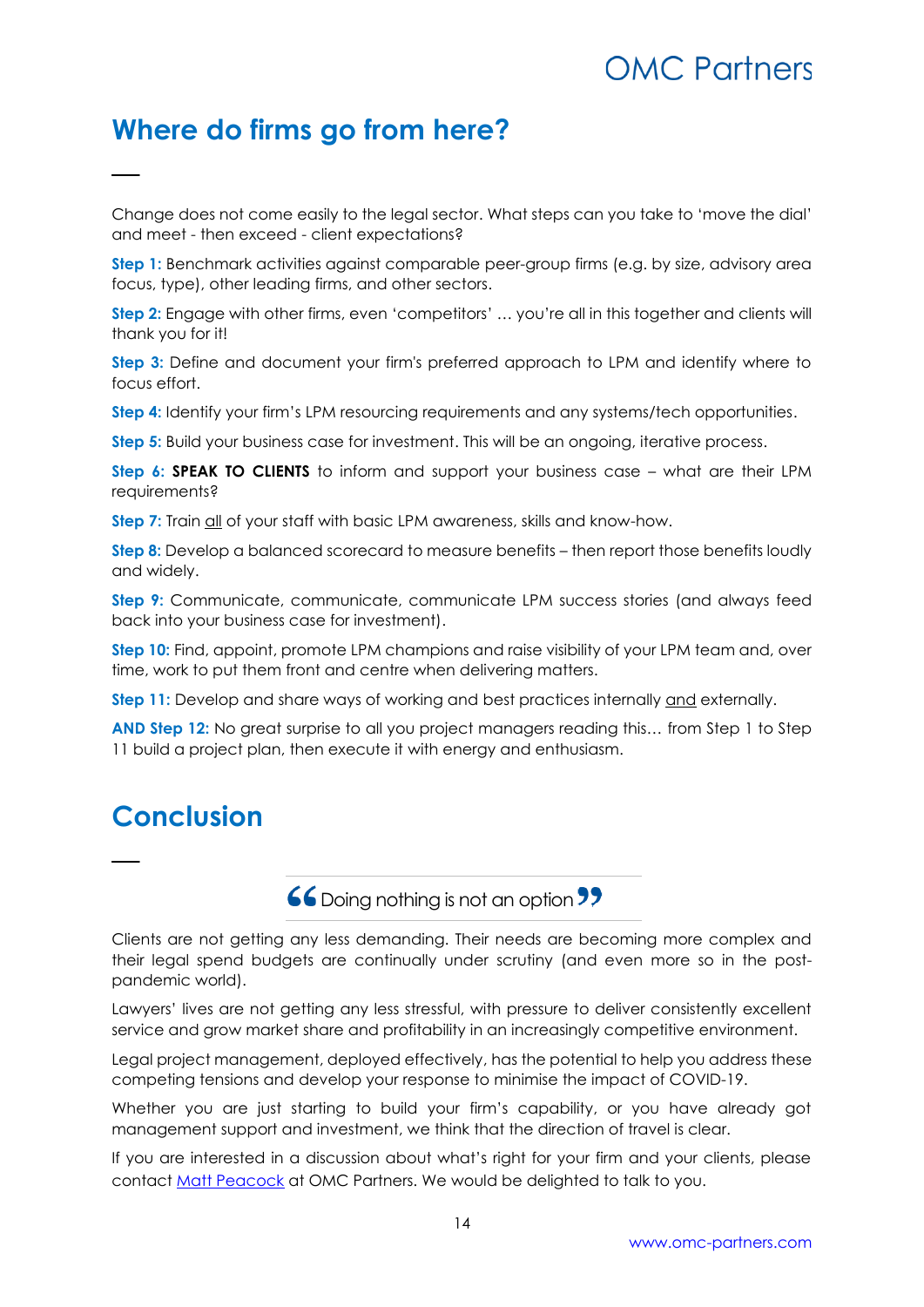### **Appendix: What firms look for in Legal Project Managers**

According to participants the most effective LPMs possess an optimal blend of the following qualities around a core of deep subject matter expertise.



| Comfort<br>(instil confidence in colleagues) | experience of working in a law firm (but not<br>٠<br>necessarily as a lawyer)<br><b>Financial Services or Professional Services</b><br>$\bullet$<br>background<br>Prince 2 or similar qualification<br>٠<br>credible in the eyes of fee earners<br>٠<br>a reliable member of the team<br>٠ |
|----------------------------------------------|--------------------------------------------------------------------------------------------------------------------------------------------------------------------------------------------------------------------------------------------------------------------------------------------|
| <b>Empathise</b>                             | demonstrate emotional intelligence<br>٠                                                                                                                                                                                                                                                    |
| (understand colleagues)                      | understand the pressures on lawyers<br>٠<br>tuned in to the way law firms work<br>$\bullet$                                                                                                                                                                                                |
|                                              | able to speak 'lawyereze'<br>٠                                                                                                                                                                                                                                                             |
|                                              | able to build relationships<br>٠                                                                                                                                                                                                                                                           |
|                                              | able to connect<br>٠                                                                                                                                                                                                                                                                       |
| <b>Influence</b>                             | 'can do' attitude<br>٠                                                                                                                                                                                                                                                                     |
| (build bridges and get things done)          | trusted partners<br>٠                                                                                                                                                                                                                                                                      |
|                                              | entrepreneurial spirit<br>٠                                                                                                                                                                                                                                                                |
|                                              | good facilitator<br>٠                                                                                                                                                                                                                                                                      |
|                                              | track record of getting results<br>٠                                                                                                                                                                                                                                                       |
| <b>Demonstrate Technical Expertise</b>       | <b>IT/Excel literate</b><br>$\bullet$                                                                                                                                                                                                                                                      |
| (bring deep subject matter expertise)        | financially aware/business minded<br>$\bullet$                                                                                                                                                                                                                                             |
|                                              | familiar with project management principles<br>$\bullet$                                                                                                                                                                                                                                   |
|                                              | problem solvers with process skills<br>$\bullet$                                                                                                                                                                                                                                           |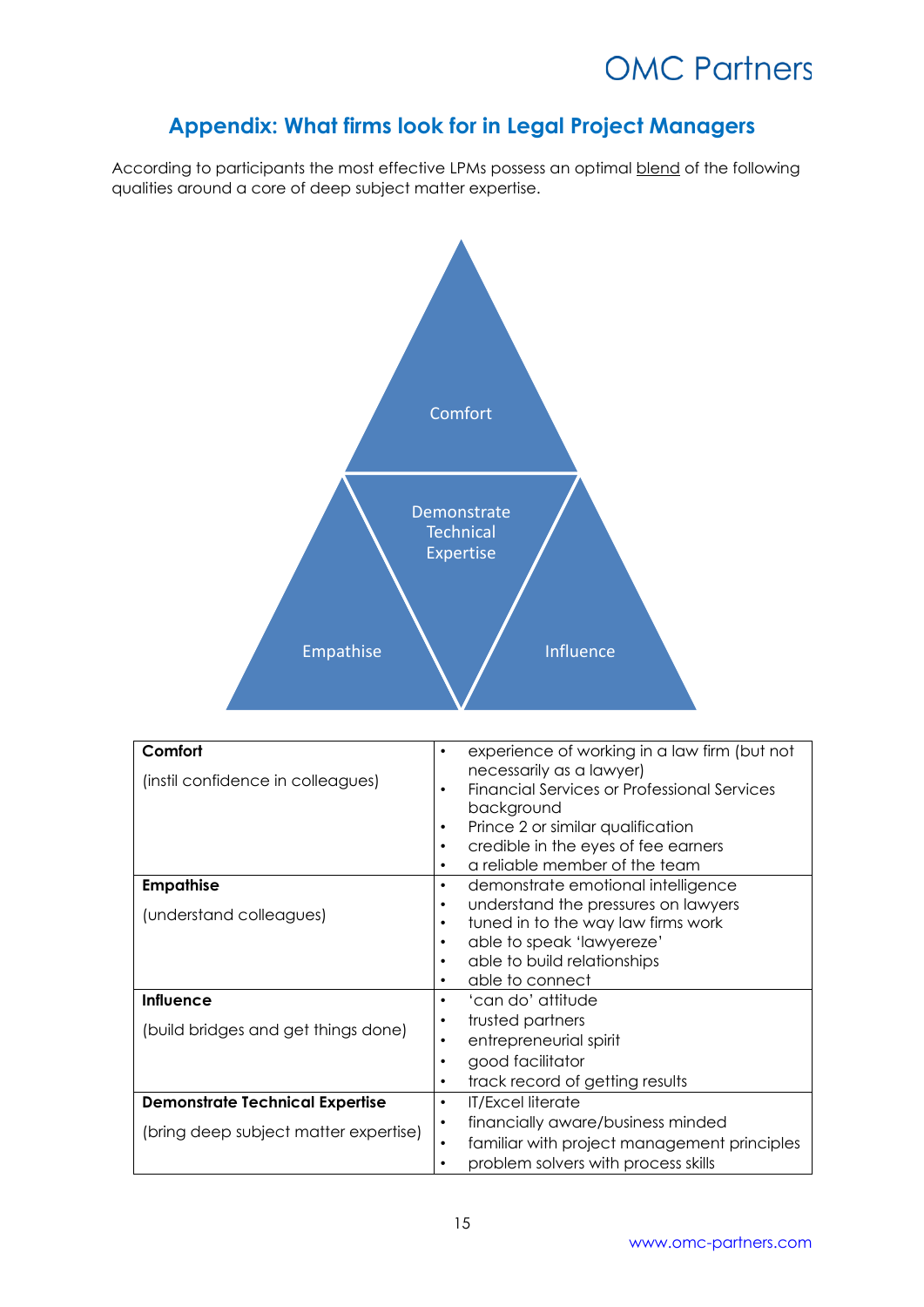## **About the authors**



—

Matt Peacock is the Managing Partner of OMC Partners, a management consultancy founded in 2006 and working with top UK and international law firms and major GC. Matt's work centres on improving legal operations and includes alternative sourcing, technology, and legal process redesign. Prior to OMC, Matt completed an MBA after 9 years with a Top 15 law firm practising as a regulatory litigator.



—

John Acey has over 10 years' experience delivering improved capability in the legal sector. He is a qualified project manager and lean six sigma black belt. He is passionate about improving efficiency, reducing costs and improving capability

### **Research methodology**

Kinch Robinson commissioned OMC Partners to examine the challenges and opportunities around legal project management. OMC undertook 1:1 interviews with a number of legal project management professionals. Special thanks to all respondents including amongst others:

- Addleshaw Goddard
- CMS

• DWF

• Ashurst

- 
- 
- DLA Piper
- Lewis Silkin

• RPC

• Pinsent Masons

• Baker McKenzie

• Clifford Chance

- Field Fisher
- Shepherd and Wedderburn

[www.omc-partners.com](http://www.omc-partners.com/)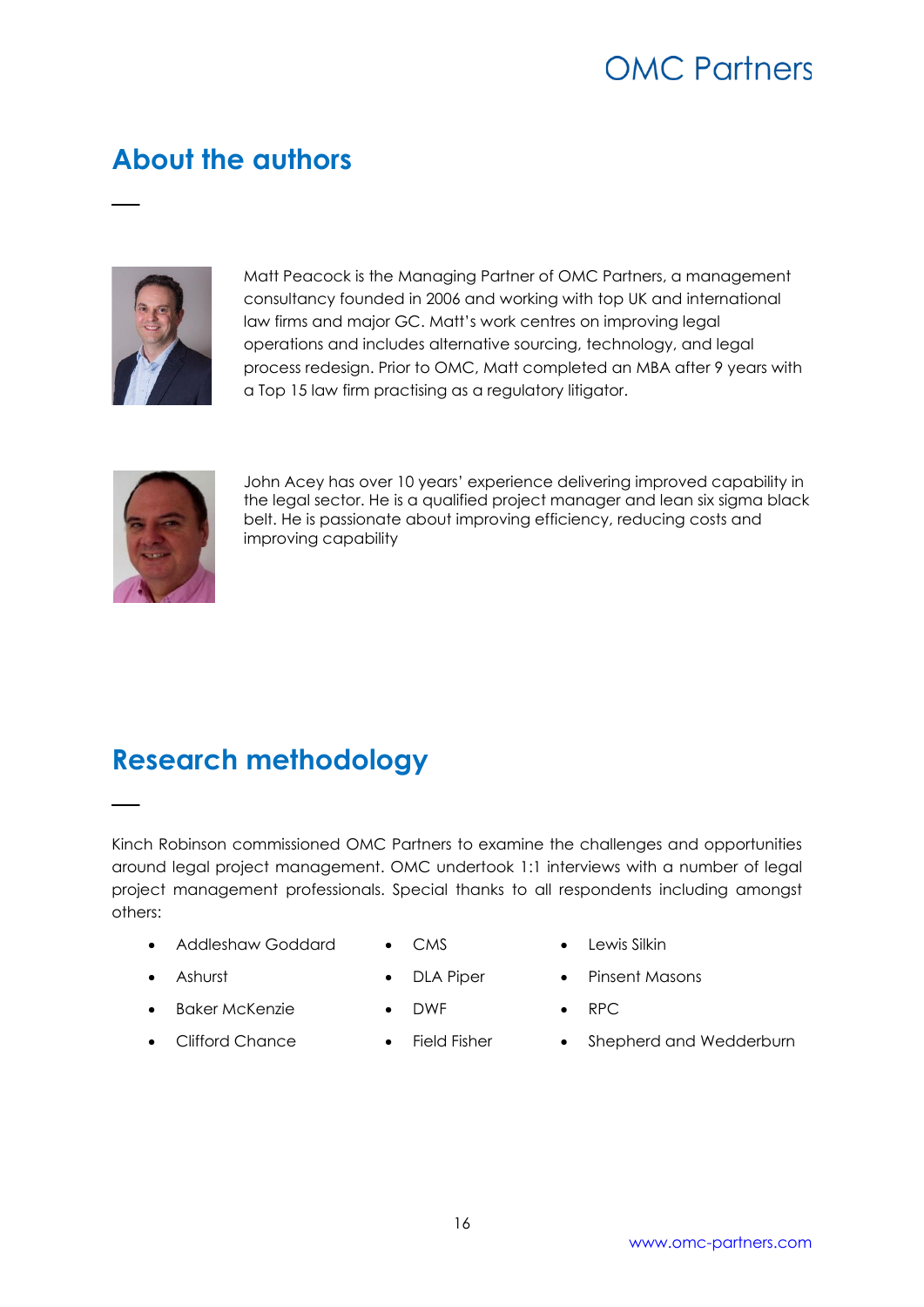### About Us

—



### **OMC Partners** Creating value for leading lawyers

Kinch Robinson are providers of skills training to the legal profession, with 20 years' experience in the sector.

Our courses are designed and delivered by lawyers, barristers and accountants. We are passionate about getting law firm staff to engage with skills training that helps them to contribute more effectively. Whether through project management, clearer communication, better client care or improved commercial awareness, our focus is always on great outcomes for clients and improved results for the firm.

The business has developed through word of mouth recommendations, underpinned by our high quality of service and delivery. At its heart are the strong and long-lasting relationships that we have with our clients.

OMC Partners is a legal-sector focused management consultancy, founded in 2006 and working, since inception, for major GC, the top UK and international law firms, new entrants such as ABSs and LPOs and private equity investors. We are fiercely independent and bring deep technical expertise as we focus solely on the legal sector.

Our work centres on developing legal strategies and improving operational efficiency - using a full range of approaches from alternative sourcing, technology, adoption of legal and other best practices, through to detailed process re-engineering of both back-office and legal tasks to drive out bottom line benefits.